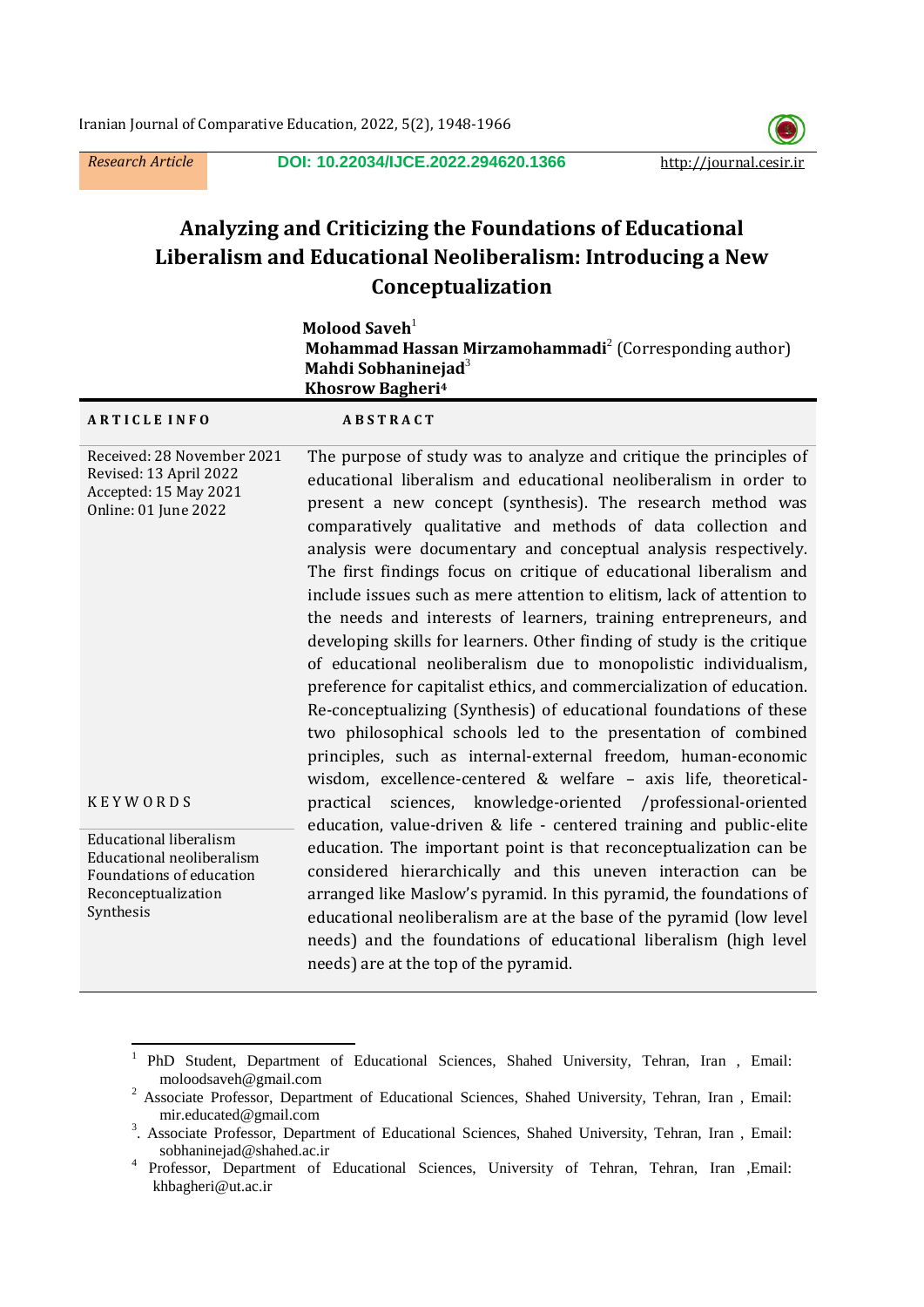#### **1. Introduction**

 Neoliberalism gradually emerged from the first decades of the twentieth century. However, the beginning of the influence of this ideology dates back to the 1970s. (Davies & Bansel ,2007) .The special aspect of neoliberalism is the economizing of all aspects of human life. Neoliberalism has given us the understanding that we see the whole world only as capital in competition with other capitals; so human capitals, like economic capitals, compete with each other in various ways. (Brown, 2015). Neoliberalism is more important from an economic point of view, but the consequences of neoliberalism are also reflected in other human fields, especially in the field of education. (Whyte, 2019).Neoliberalism builds identities, subjects, and lifestyles because of its ideological and educational power. Neoliberalism designs all aspects of life based on market rationality.(Hart-Landsberg, 2006).Neoliberalism seeks to change public understanding of politics, society, culture, education, and in a word, way of life (Torres,2013). Educational reforms of neoliberalism change not only what individuals do, but also the very existence of individuals. (Saad‐ Filho &Johnston,2005). Neoliberalism, however, has had positive consequences for education, including the development of public education and equality in education, peace education, and attention to citizenship education and quality assurance (Bagheri, 2012). On the other hand, it has had many negative consequences, such as radical utilitarianism, the supremacy of market-oriented logic, commercialization, and the marketization of education (Mohammadi & Mirzamohammadi, 2020).

 On the other hand, the criterion for judging knowledge has become the rate of economic utility and wealth production and become a superior criterion in the process of production and efficiency, while truth-seeking has been seriously damaged (Mirzamohammadi & Mohammadi, 2017). For example, the dominance of economic companies with the name of education entrance exam institutes in all levels of education in Iran is one of the traces of neoliberalism (Mohammadi & Zibakalam, 2014). The growing elements of neoliberalism in Iranian education have become a challenge for educational planners and policy makers, but few critical studies have addressed the results of this process (Zibakalam &Mohammadi, 2017). According to the above, some researchers in the philosophy of education in Iran believe that in order to get out of the problems caused by the negative consequences of neoliberalism in the field of education, we must turn to the main source of education, namely educational liberalism. In other words, in the last two decades, the attention of many researchers has shifted again to the role of educational liberalism, so maybe the missing in the present age, that is, nurturing virtues and moral education and the value of knowledge in itself replaces unhealthy educational competitions, and the sole focus on educational profitability and a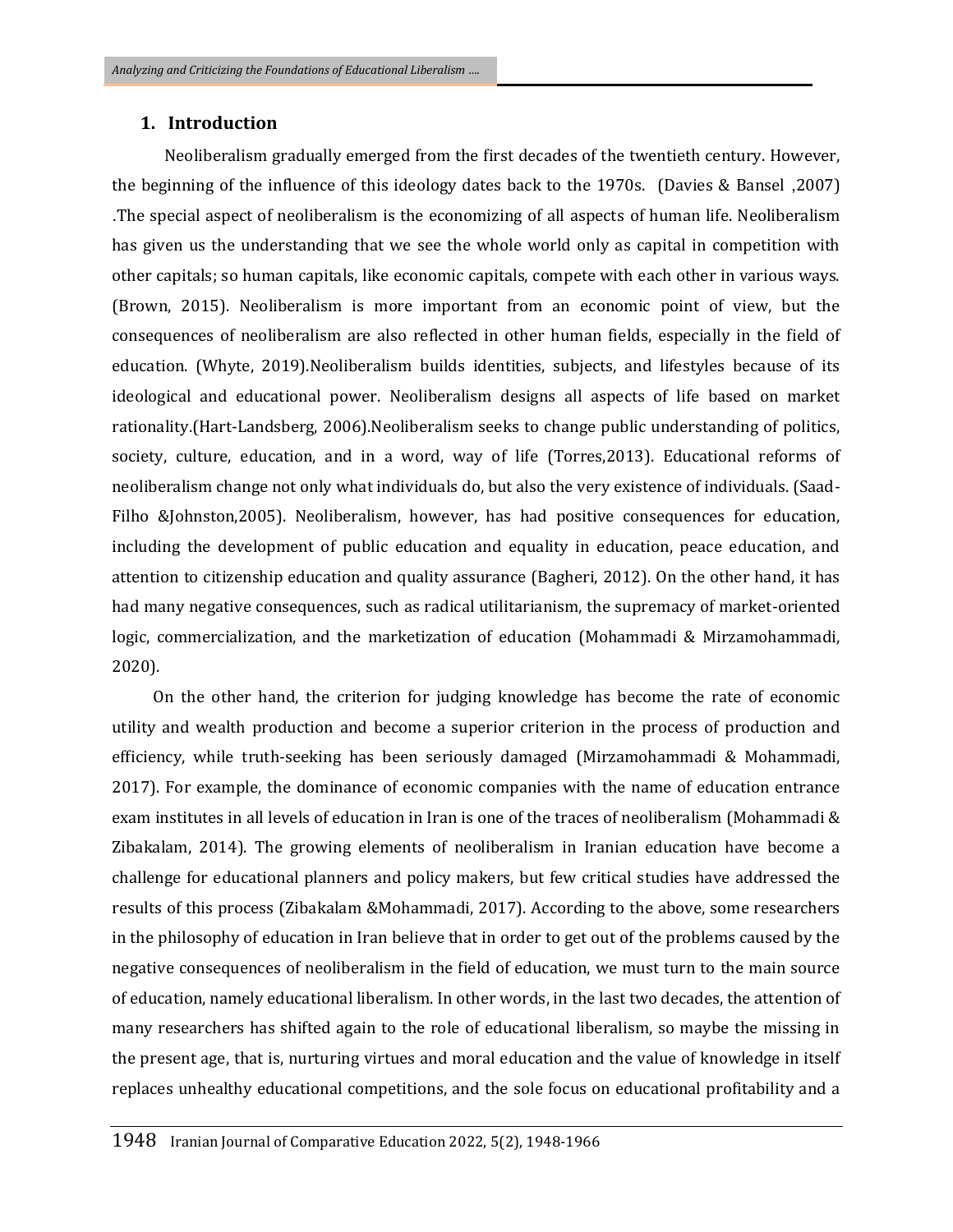commodity attitude to knowledge. Plato and Aristotle are considered to be the pioneers of the school of educational liberalism (Mirzamohammadi, Zibakalam & Sohbatlo, 2012). The slogan of educational liberalism is the acquisition of knowledge for the transcendence of mind and the search for truth (Fong, 2004). Educational liberalism educates students so that they can develop the courage to face innovation. Educational liberalism means looking for a way to freedom and viewing in a different way so that one can develop one's intellectual and mental skills in this way (Lewis, 2007). Educational liberalism enables students to perform more effectively and helps them acquire rational skills for analytical thinking (Meilaender, 2014).

 However, research shows that educational liberalism, despite its positive achievements, has negative consequences in the field of education (Ehrlic & Fu, 2015). According to Mirowski, living conditions today require students to be taught many skills, and the strengthening of basic skills or the entrepreneurial and employment approach to education should be considered (Mirowski, 2013). In educational liberalism, what matters is the flourishing of talents, and on the other hand, there are the teacher, the curriculum, and the great works. In the education system, students should be taught how to live and how to deal with life issues (Association of American Colleges & Universities, 2020). The American Association of Colleges & Universities (2020) found in a study that the school seeks to nurture students' minds, personalities, and existence in the first place, rather than to teach content. In a study Putzel (2020) concluded that over time neoliberalism has shown its ineffectiveness to a large extent. The problems of this approach and its excellent example are very obvious in the field of contemporary education system. Whyte (2019) concluded that neoliberalism, as the dominant discourse of the global capitalist system, has faced various challenges in recent years and has had many negative consequences in the field of education. Deckard (2019) concluded in a study that neoliberalism, by turning us into entrepreneurial human beings, traps everyone in material necessity and has a commodity view of science and art, and sees these two categories as a bridge to greater income and financial well-being. Nash (2019) also concluded in a study that the hidden policies of neoliberalism have plundered all values and cultures and in fact emptied humanity from within. Mohammadi & Mirza Mohammadi (2020)concluded in a study that although neoliberalism has positive points, it also has many negative consequences in the field of education such as radical utilitarianism, the supremacy of market-oriented logic, commercialization and marketization of education. According to Mirza Mohammadi and Mohammadi (2017), neoliberal reforms in the field of higher education are not in line with the goals of Islamic education in Iran and have created negative effects at the level of Iranian universities. According to Bagheri (2015), neoliberalism seeks to extend market culture to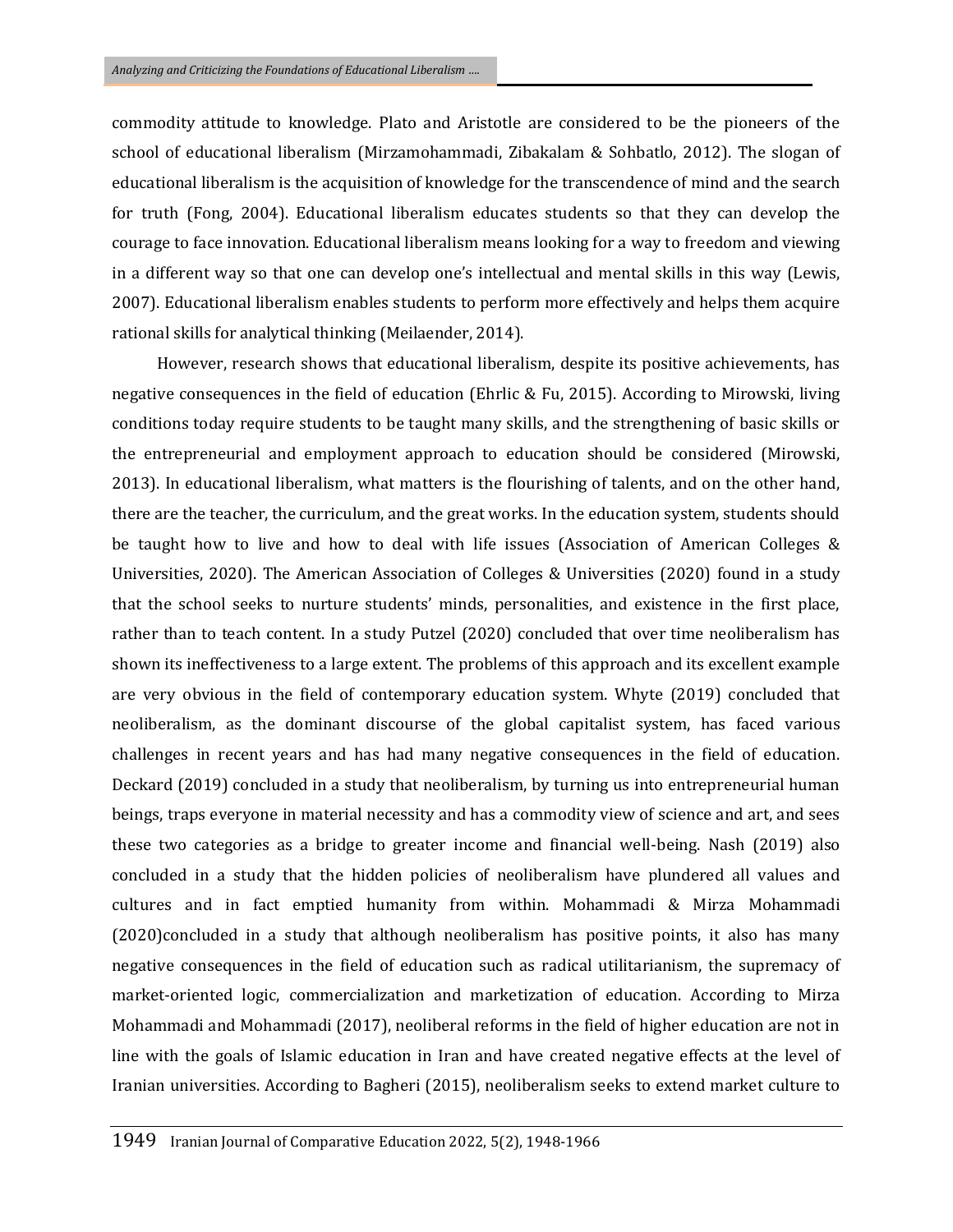sections of society such as science and culture. According to Mohammadi (2015) the consumerist culture of neoliberalism, with its materialistic nature, monopolistic individualism, extravagance, creating deprivation for the low-income classes, luxury-oriented, reduction of agency of human, competition for wealth and the transformation of wealth into a criterion of valuation, creates fundamental challenges for education in Iran. Mirza Mohammadi et al. (2012) concluded in a study that in the theory of educational liberalism, the main goal and slogan of education is to enlighten the mind and release it from a specific time and place. Dinarvand (2011) concluded in a study that higher education in order to achieve an educated person is necessary to reconcile liberal philosophy with professional philosophy and while being faithful to the original values of higher education, must meet the necessities and requirements of the time. Since each of these two schools has weaknesses and challenges, it is necessary to analyze and criticize these two approaches in order to present a new conceptualization for the education system; In other words, by examining the advantages and disadvantages of the two points of view, we must achieve conceptual reconstruction, and present a new conceptualization of this process in order to be able to meet the challenges created in the Iranian education system. Accordingly, the main issue of the present study is the analysis and criticisms of the foundations of education of educational liberalism and educational neoliberalism in order to present a new conceptualization for the Iranian educational system. With regard to this issue, the following questions have been formulated:

- A) What are the foundations of educational liberalism and educational neoliberalism and what are the criticisms of them?
- B) How can a new conceptualization be achieved by analyzing and explaining the foundations of the two schools?

#### **2. Research Method**

 In this study, research method was qualitative using the methods of conceptual analysis (conceptualization) and critical (external critique). In answer to the first question, the methods of conceptual analysis (conceptualization) and critical (external critique) were used. In response to the second question, the hybrid method was used. In hybrid research, the researcher tries to provide a suitable synthesis between different theories. In a harmonious synthesis, theories can be synthesized in such a way that the components of the new composition have an organic unity and are not the only result of putting together incompatible pieces of different sets (Bagheri, 2010,219).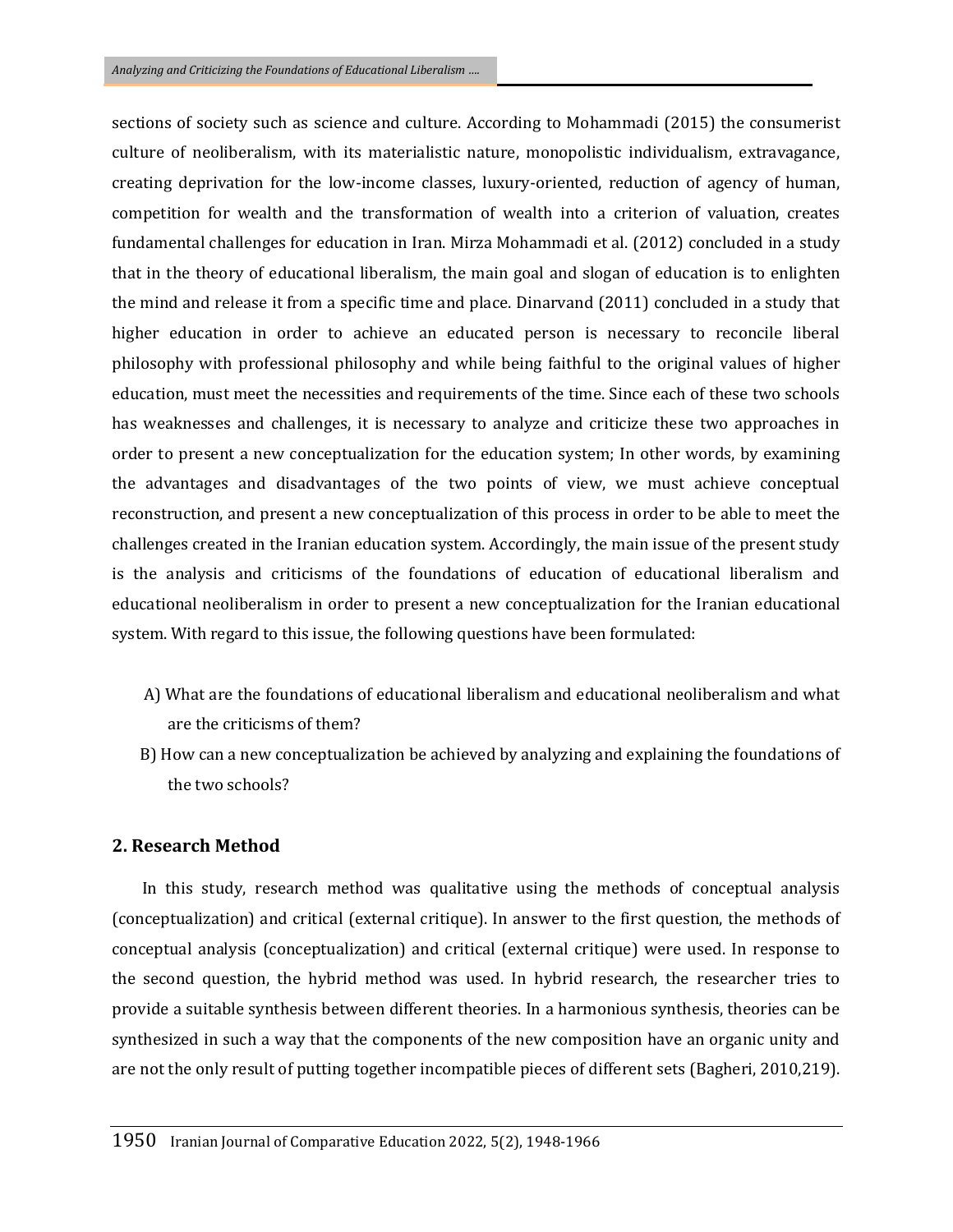The method of collecting data, documents and primary and secondary sources was done by reviewing information databases

#### **3. Findings**

 **3.1. First question:** What are the foundations of educational liberalism and educational neoliberalism and what are the criticisms of them?

A) The foundations of educational liberalism and educational neoliberalism have been counted and categorized based on the study of various sources and include eight foundations in educational liberalism and eight foundations in educational neoliberalism and then they were reviewed and analyzed.

#### **Fundamentals of Educational Liberalism**

#### *1- Freedom*

In educational liberalism under the banner of human freedom, on the one hand, has the independence and general ability to do things, and on the other hand, have the ability to make different choices and the ability to achieve human goals (Lewis, 2007). From this point of view, individual independence and freedom is respected and it's tried so that the person be able to achieve the talents of his own (Stolzenberg, 1993). In the school of educational liberalism, the main purpose of acquiring knowledge is to nurture the mind; Of course, the search for knowledge in its free sense requires scientific freedom (Zibakalam, 2005: 37). In educational liberalism, there is a distinction between what is called "mere living" and "good living". The difference between the two is in the issue of necessity and freedom, the former is still in the bondage of necessity, but the latter can freely use its will to change the world (Edmundson, 1997).

### *2- Wisdom*

Plato considers education to be the nurturing of human intellect and wisdom (Zibakalam, 2005). The school of educational liberalism believes that the most valuable human power is the power of rationality, in the shadow of which one is able to make correct and rational decisions in his field of action. Students must learn how to think and reason and grow rationally on scientific and moral foundations. Since education is the process of creating basic concepts, it should teach students how to think and how to learn. Getting students to think is the main task of the education system (Mulcahy, 2008).

### *3- Happiness*

From the point of view of educational liberalism, human happiness means to understand and comprehend truths, the constant search for knowledge and human happiness in a life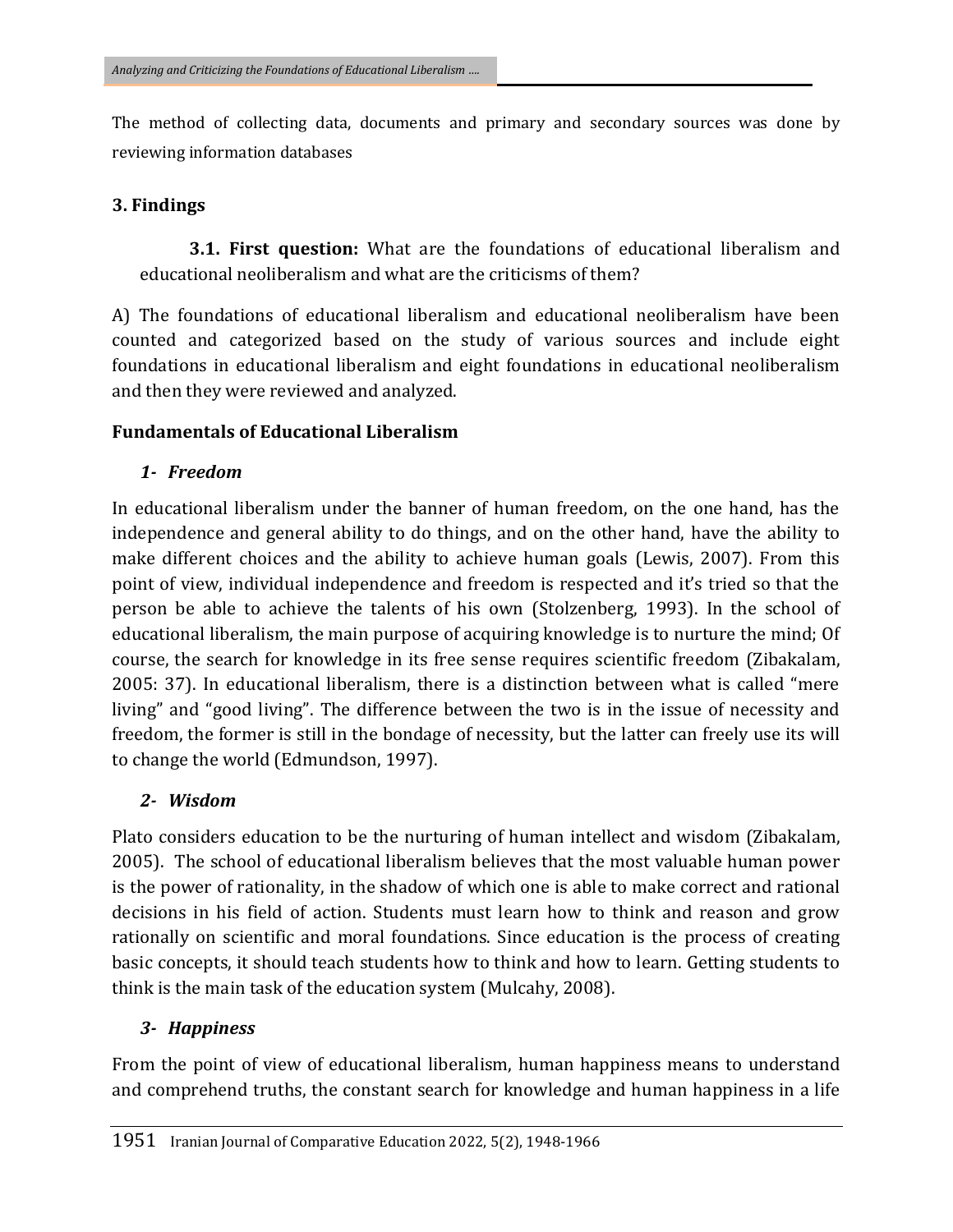based on rationality; a happy human being who can achieve self-fulfillment, self-nurturing and human perfection. .(Batista,2014) Plato believes that knowledge has a specific importance and meaning to mind, that is, the mind, due to its special nature, always seeks knowledge (Zibakalam, 1993) According to Aristocrats, a happy man is an educated man. A happy person is one who enjoys the moral arts, which are also the result of education (Eskandari, 2004).

## *4- Knowledge*

In the school of educational liberalism, knowledge is pursued for its intrinsic value. Knowledge should increase awareness and mutual understanding, increase the ability to adapt, increase analytical skills and critical thinking (Nussbaum, 1997). Analytical thinking and respect for knowledge is considered by this school. Learning knowledge leads to intellectual excellence and mental pleasure of human beings (Nussbaum, 2009). In educational liberalism, the main goal and slogan of education is to enlighten the mind and release it from a specific time and place. Knowledge is sought for itself and to satisfy the mind and is acquired in order to enlighten the mind (Mirzamohammadi & et al, 2012). Educational liberalism believes that education should acquaint people with extensive knowledge and skills, values, civic ethics and how to interact socially, and the mind pursues knowledge for its intrinsic value (Kimball, 1996).

## *5- Education as a general matter*

Public education is in charge of formal and general education of students and according to educational liberalism, this is the most important and main function of the education system and other issues such as specialization and vocational training are in the second stage of importance (Roth, 2014). Public education is considered as the main structure of educational liberalism; this means that in the first place they seek to nurture the mind, personality and existence of students (Association of American Colleges & Universities, 2020). Peters sees educational liberalism as a general education and rejects specialization in it, and distinguishes between educational liberalism and vocational training (Pirhayati, 2000).

## *6- Education as a valuable thing in itself*

Knowledge is of special value to philosophers of educational liberalism, as the early philosophers of this tradition emphasized "knowledge is virtue" (Marjani, 2005) Education that is purely for material gain can become a dangerous tool for humanity. Acquiring knowledge nurtures the ability to understand facts (Mulcahy, 2008). Peters and Hurst see educational liberalism as the value of acquiring knowledge in itself, and sees the reason for learning apart from the benefits that are likely to arise, in study and research itself, not because of its external ends (Pirhayati, 2000).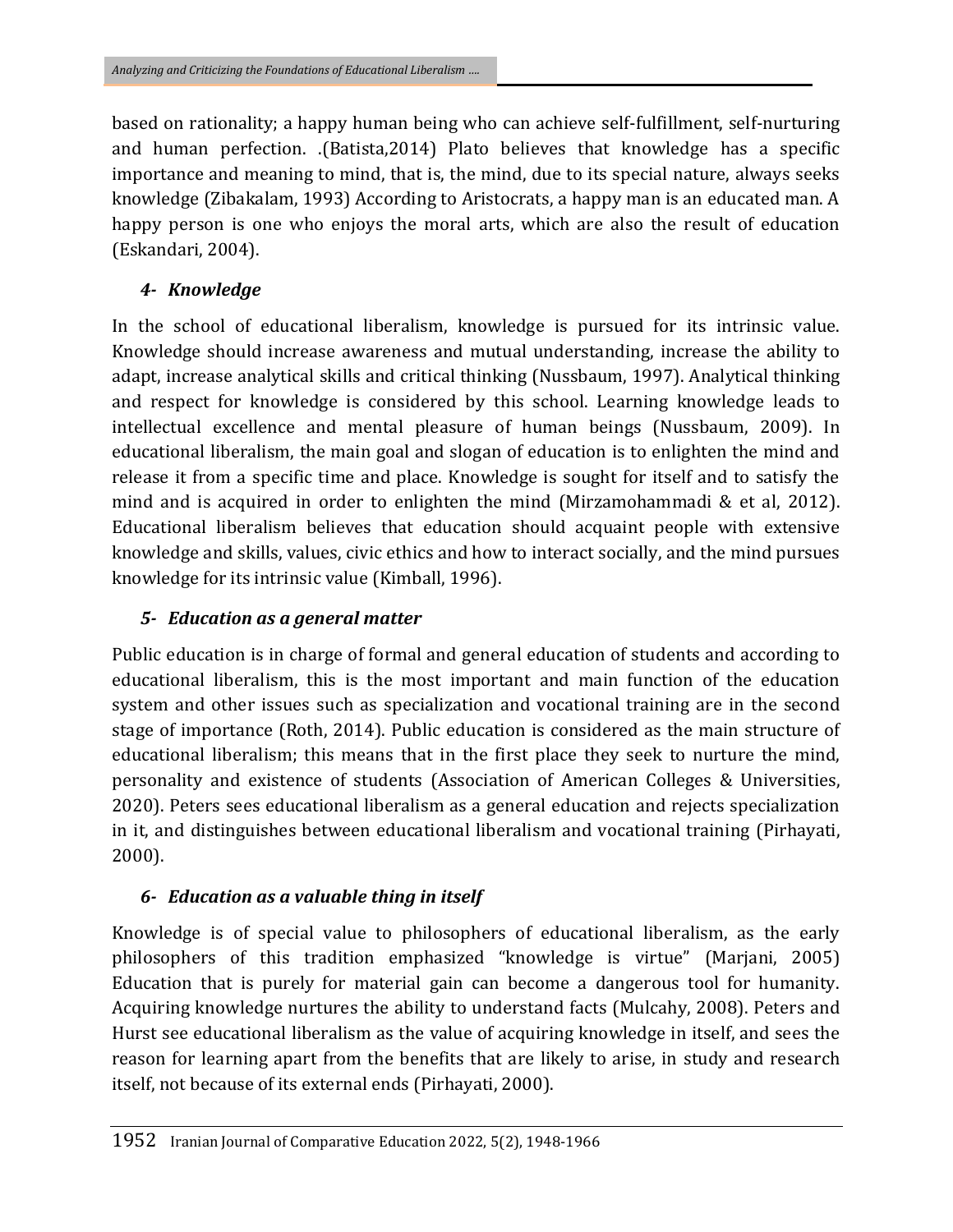#### *7- Education for nurturing of the transcendent human*

An educated person is the ideal of education. This human being nurtures himself in the light of intellect, morality, emotion, will and responsibility. The student only tries to preserve information, but the educated person has changed (Nami, 2005). They teach the art of criticism and thought and creativity. The transcendent man is truth-seeking (Freeland, 2009). Educational liberalism places the greatest value on nurturing the soul and acquiring moral virtues, and says that man cannot be considered a man without attaining these degrees (Mirzamohammadi & et al, 2012).

#### *8- Education for all*

Plato considers education for all members of society and considers it the right of individuals. .(Naghibzade,1995:42)The basic philosophy in public education is that the period of public education is the time of teaching basic knowledge and basic life skills and local, national, global and human citizenship, and the essence of these teachings is right thinking and critical thinking (Akramifard, 2016).

- a. Freedom in educational liberalism means more freedom of thought, thought and mind. We now criticize this approach from the point of view of educational neoliberalism. But according to educational neoliberalism, if it were not for economic, individual and capitalist freedom today, freedom of mind alone would not meet today's human needs (Brown, 2018). From the point of view of neoliberalism, freedom is above all values. No force or individual can restrict the unlimited freedom of man (Hayek, 2011:425). Neoliberalism reduces freedom to the rational choice of an economic man in a market (Mohammadi & Zibakalam, 2019).
- b. In educational liberalism, only the nurturing of intellect, the acquisition of virtues, values and knowledge is given importance; According to educational neoliberalism, the education of such an approach is not compatible with today's educational relations. Too much emphasis on reason and nurturing rationality hinders vocational training. Educational neoliberalism seeks to create economically capable and productive individuals (Lapavitsas, 2005).
- c. In educational liberalism, happiness is considered more spiritual, but in educational neoliberalism, human happiness means paying attention to appearances, increasing wealth and material goods, material welfare and consumerism (Budaryar, 2010).
- d. In educational liberalism, knowledge is more sought for its intrinsic value; from the point of view of educational neoliberalism, the best type of education is professional study (Jaschik, 2004:4). Quantitative-orientation, commodity view to science and art, and knowledge marketization are the characteristics of educational neoliberalism (Mohammadi & Mirzamohammadi, 2020).
- e. In educational liberalism, education is considered as a general matter, but in educational neoliberalism, education should be pursued as a specialty, and the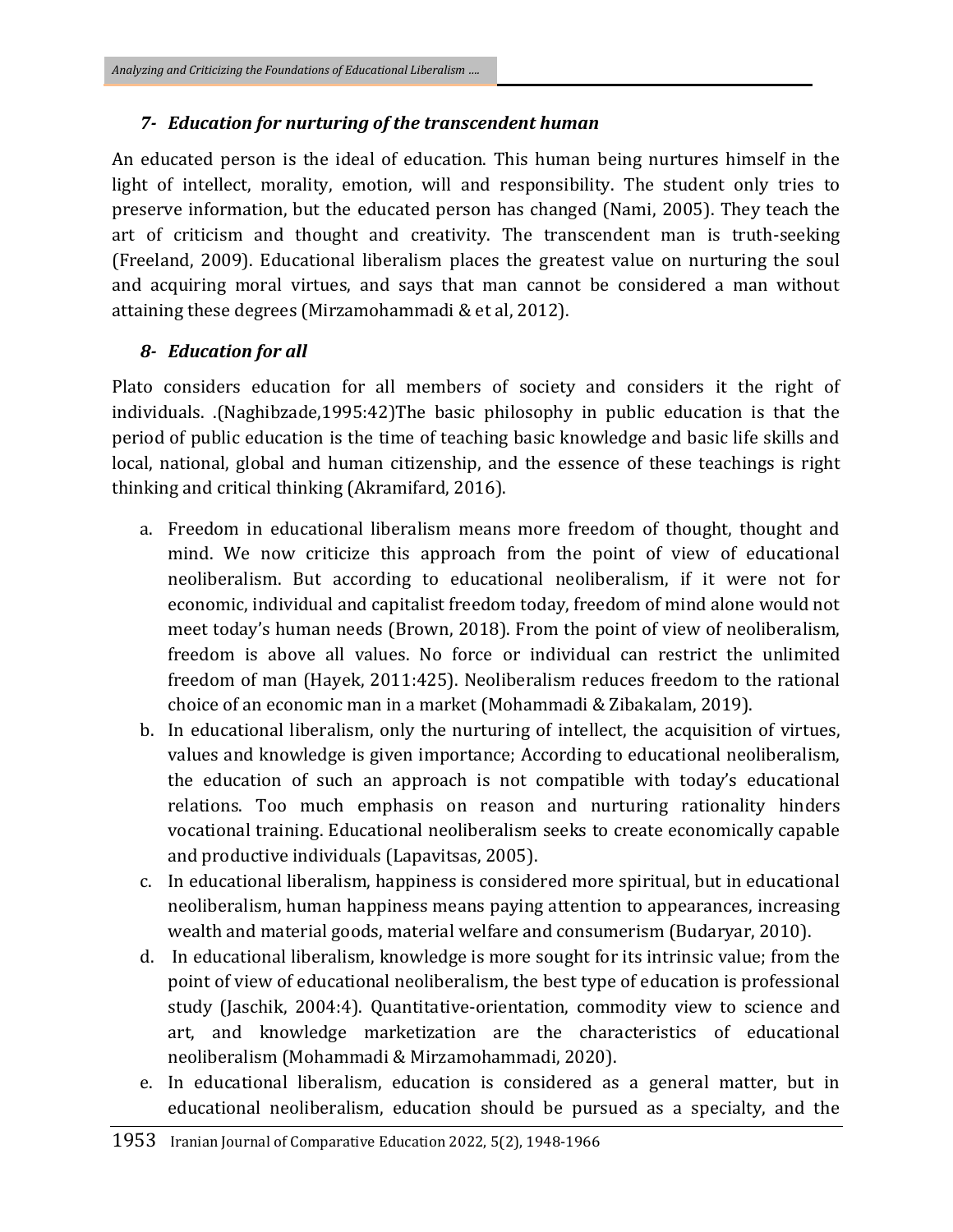output of the education system should be specialized and professional people (Doherty, 2007:34). Graduates should be able to succeed in their field with their specialization (Hilgers, 2010:362). The emphasis of educational neoliberalism is more on people specializing in the fields of experimental, technical and engineering sciences, because this approach does not value the humanities and theory because not much profitability is possible form them (Sandbrook,2007).

- f. According to educational liberalism, the content of education has intrinsic value and desirability; However, according to educational neoliberalism, teaching materials and content are not valuable and desirable unless used in practice (Yoo, 2011:510).
- g. In educational liberalism, education is viewed as nurturing the transcendent human being; but educational neoliberalism believes that education should also pay attention to nurturing the entrepreneurial human being.
- h. In educational liberalism, education is seen as something for everyone, but educational neoliberalism says that if the education system is solely monopolized by the government, it cannot have much quality and efficiency; therefore, to increase the quality and productivity of the educational system, privatization maybe used (Pring, 1987:292-294).

### *Fundamentals of Educational Neoliberalism*

### **1- Freedom**

From the point of view of neoliberal thinkers, freedom refers to individual freedoms; In other words, the concept of freedom means authoritarian freedom (Brown, 2018). Advocacy of individual and social freedoms, such as freedom of thought and expression, is an example of respect for individual rights (Freeden, 1986:22). In other words, everyone's beliefs are respected in the individual and personal spheres (Judis, 2001:78)

### **2- Wisdom**

For neoliberals, there is a kind of rationality that is more powerful than any other, and that is economic rationality, cost-benefit analysis; everyone must act in a way that maximizes their personal interests (Torres, 2013). Neoliberalism is a kind of rationality that produces subjects that matches itself (Turner, 2008). Educational neoliberalism seeks to create capable and economically productive people who can make a living in today's capitalist world (Brown, 2018).

### **3- Happiness**

According to educational neoliberalism, human happiness means paying attention to the appearance of material things and pleasures, increasing wealth and material goods, material welfare and consumerism. Neoliberalism considers the good and happiness of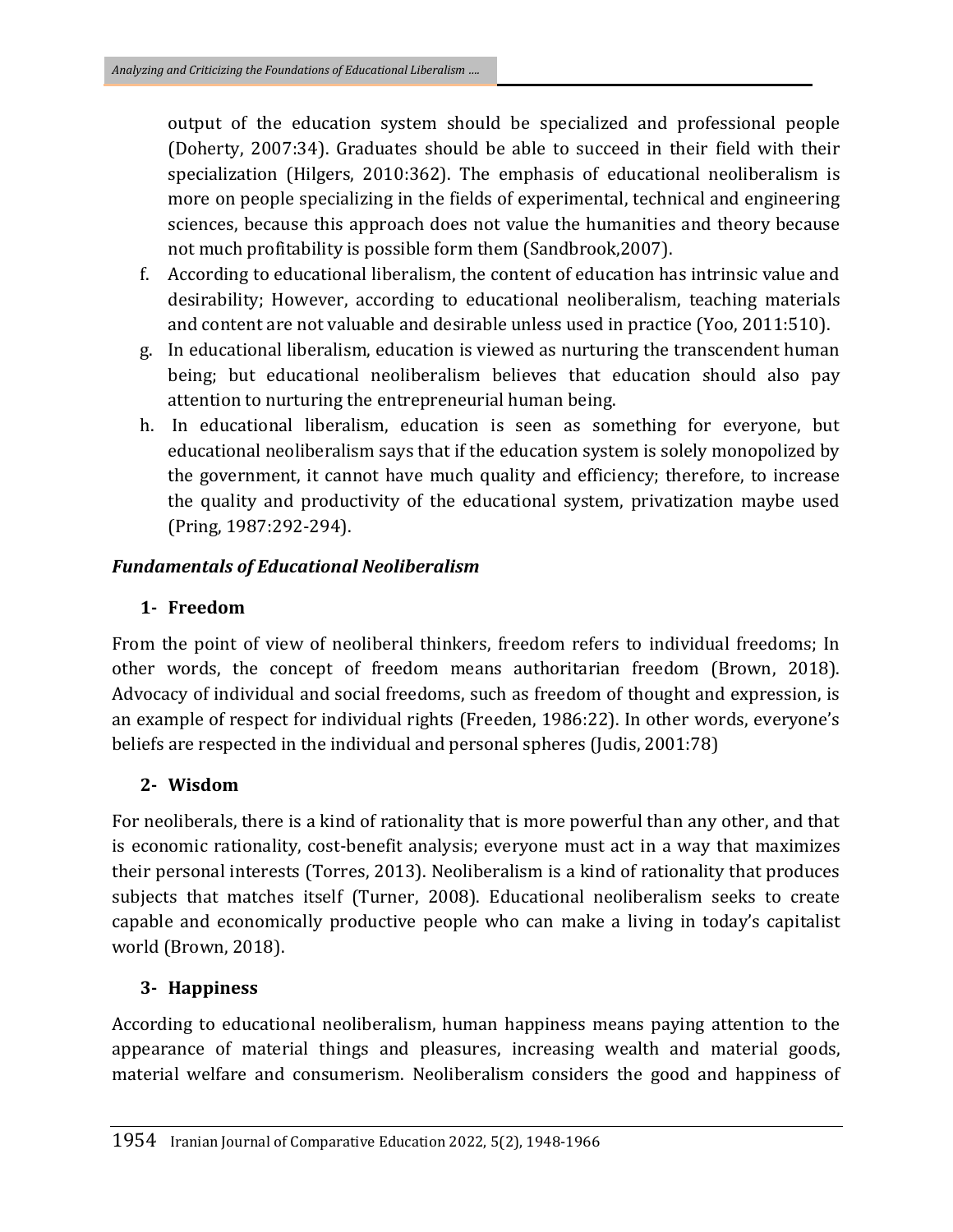people in increasing wealth and material goods. In fact, happiness of a consumer human needs to be shown (Budaryar, 2010:58).

## **4- Knowledge**

In the school of educational neoliberalism, knowledge is not pursued for its intrinsic value; and external goals such as economic profitability and increasing material productivity are considered (Jaschik,2004:4) In educational neoliberalism, there is an emphasis on economic efficiency and productivity and there is a commodity and instrumental view of knowledge (Turner,2008:15). In educational neoliberalism, technical and experimental sciences are of special importance because these sciences are a bridge to achieve material profitability and higher efficiency (Brown,2018).

## **5- Education as a specialty**

In educational neoliberalism, education should be pursued as a specialty and the output of the education system should be specialized and professional people (Doherty, 2007). In educational neoliberalism, special emphasis is placed on specialty because the possibility of technology production is higher by specialized people (Sandbrook, 2007)

## **6- Education to estimate the needs of life**

The purpose of education and the purpose of learning and acquiring knowledge should be to meet the needs of life and livelihood in the first place (Brown,2015). Acquisition of knowledge should be an objective and productive action, and not merely the utterance of rhetorical and formal sentences that stimulate only the aesthetic aspect of individuals (Yoo, 2011).

## **7- Education to nurture the entrepreneurial human being**

To nurture an entrepreneurial generation, one must think of ways to increase the skills of individuals in the process of education. Revising the content of textbooks is an important step that must be taken in this direction (Lapavitsas, 2005) .For scientific progress and the nurturing of entrepreneurs, there is no choice but to change the perspective on the content and teaching methods of schools (Gertz & Kharas, 2019). In today's world, an education system will be a more successful and efficient that includes both liberal arts education and prepares students for future careers through vocational and internship courses (Jaschik,2004).

## **8- Education as a private matter**

If the education system is solely monopolized by the government, it cannot have much quality and efficiency; therefore, to increase the quality and productivity of the educational system, privatization can be used. In developed countries, governments seek to achieve the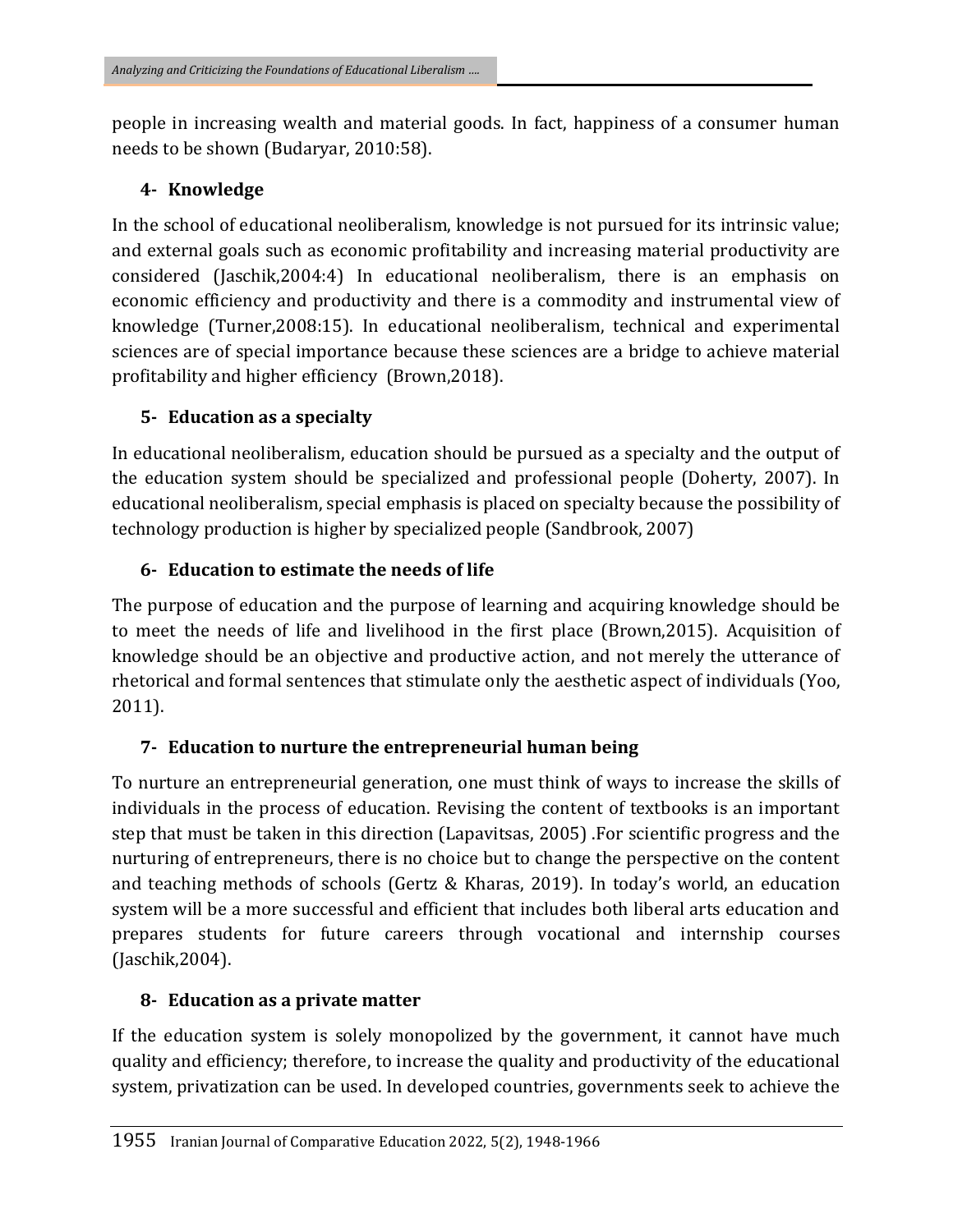goals of increasing the efficiency of the education system, earning more revenue in the education system, and reducing the government's financial burden by implementing the privatization process in education. While in developing countries, the optimal use of family financial resources, reducing the volume of government intervention in education, creating a competitive environment between private schools are also pursued (Pring,1987).

- a. Freedom in educational neoliberalism means more economic freedom. We now criticize this approach from the perspective of educational liberalism. According to educational liberalism, it is good that we have freedom in the economy and in trade and commerce; but this is not enough. Is paying attention to man's material needs the only way to his life? So what about the freedom of mind and thought?
- b. Wisdom in educational neoliberalism means more rationality and economic wisdom. But in educational liberalism, rationality must be one of the central foundations of education so that students can grow up in an atmosphere of thought and learn how to think and reason (Mulcahy, 2008).
- c. Happiness in educational neoliberalism means more material happiness. But human happiness in educational liberalism means to understand and comprehend facts, the constant search for knowledge and human happiness in a life based on rationality (Batista, 2014).
- d. Knowledge in educational neoliberalism is more for economic profitability. But in educational liberalism, knowledge must increase awareness and increase analytical and critical thinking skills (Nussbaum, 1997).The slogan of educational liberalism is the study of knowledge to elevate the mind and seek the truth (Fong, 2004).
- e. Educational neoliberalism advocates education as a specialty, but educational liberalism advocates public education. (Association of American Colleges & Universities, 2020). According to Hirst (1974) free education is not a professional education and it cannot be considered as specialty scientific education.
- f. Educational neoliberalism advocates education to meet the needs of life. But educational liberalism advocates education as a thing valuable in itself. According to them, if we look at education as something to meet the needs of life, then what is the place of superior values, truth-seeking and virtues?
- g. In educational neoliberalism, education is seen as something to nurture the entrepreneurial human being; but from the point of view of educational liberalism, it is not enough; they are of the opinion that education should also pay attention to the nurturing of the transcendent human being (Freeland, 2009).
- h. In educational neoliberalism, education is viewed as a private matter; but educational liberalism believes that education should be universal and no one should be deprived of education (Naghibzade,1995:42)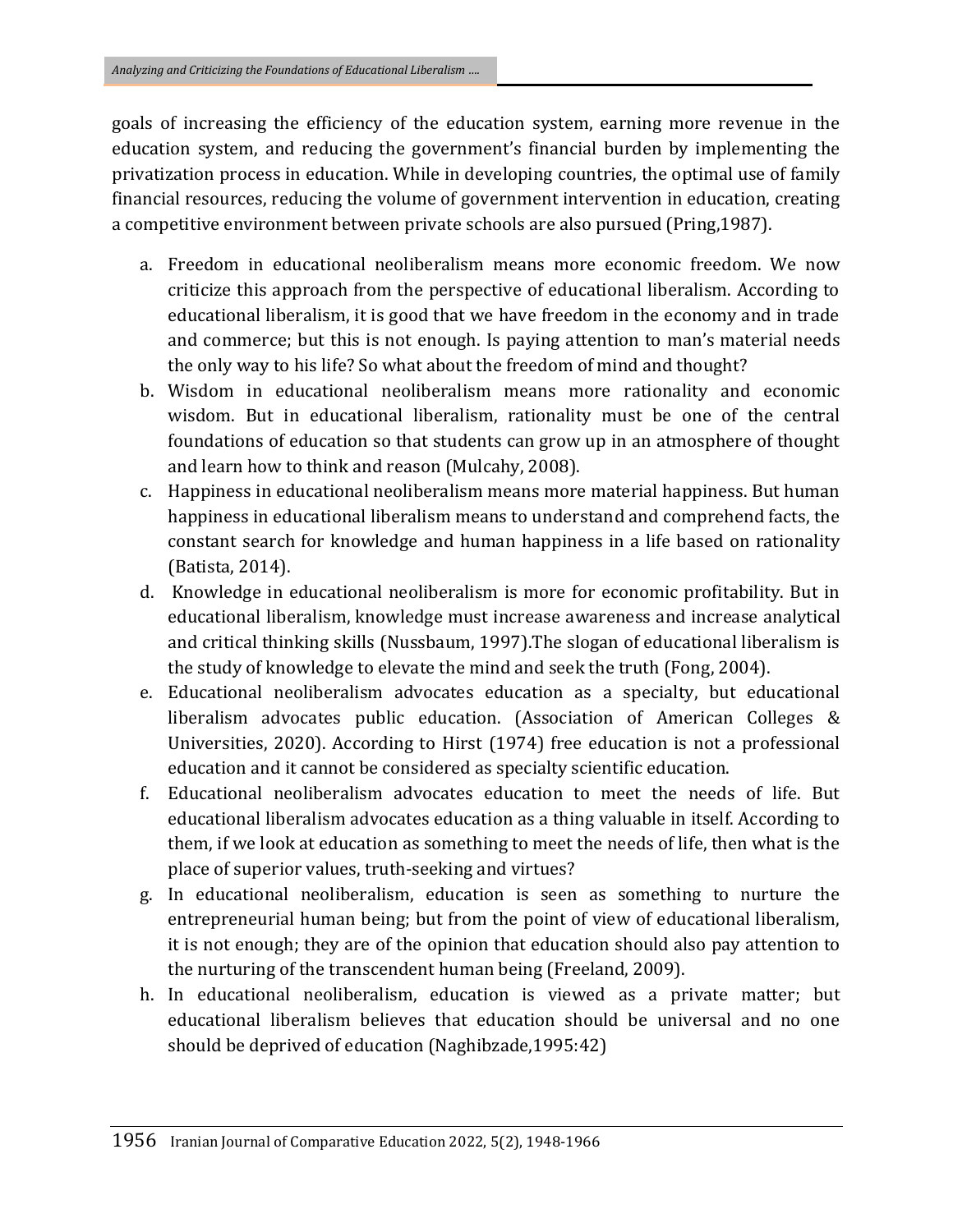**1.2. Second question:** How can a new conceptualization be achieved by analyzing and explaining the foundations of the two schools?

Considering the analysis and explanation of the foundations and reconceptualization (synthesis) and the synthesis of the two schools of the foundations of educational liberalism and educational neoliberalism and the characteristics that were expressed from both schools, criticisms of some foundations of these two schools can be deduced. The answer or elimination of these gaps cannot be considered as a reliable criterion for the educational system in any way. Therefore, it is necessary to make adjustments in it so that by reconstructing and re-understanding and revising the meaning and concept of the basic components of the two schools and presenting new and innovative interpretations of the concepts governing education and reaching a harmonious, we can achieve the restoration of the face of the education system. We now turn to the re-conceptualized components.

## **Educational concepts and syntheses (couples) of educational liberalism and educational neoliberalism**

### *1- Internal-external freedom*

This foundation is inferred from the criticism, analysis and explanation of the foundation of freedom in educational liberalism and the foundation of freedom in educational neoliberalism. The foundation of internal-external freedom has been enumerated in order to fill the gaps in both schools. This foundation provides the conditions in the education system on the one hand to seek freedom of mind, and thought and in other words internal freedom and on the other hand to seek freedom of expression and individual freedom and in other words external freedom. It is now necessary to make adjustments to the composition so that it can be reconstructed for the education system by reconstructing the two schools. Now the most desirable option is to pay attention to the positive characteristics and salient aspects of both schools in the field of freedom. Thus, in such an atmosphere, on the one hand, it's tried to deal with freedom in the sense of internal freedom, which is the freedom of mind and thought, and on the other hand, it's tried to deal with freedom in the sense of external freedom, which is individual freedom, freedom of expression, and economic freedom. In such an educational environment, any excesses in the process of overdo and underdo are avoided and we distance ourselves from the onedimensionalism that exists in each of the two schools. Among these, by synthesizing them in their foundations, a third concept called the foundation of internal-external freedom was enumerated; in the hybrid and synthesized educational foundation of internal-external freedom, there is unequal interaction because according to the situation, time and type of audience, the amount of each of these foundations becomes stronger and weaker and these foundations can be proportionally increased and decreased. Internal-external freedom means that on the one hand, the individual has the right to choose with reason and thought, and on the other hand, he can defend his private possession.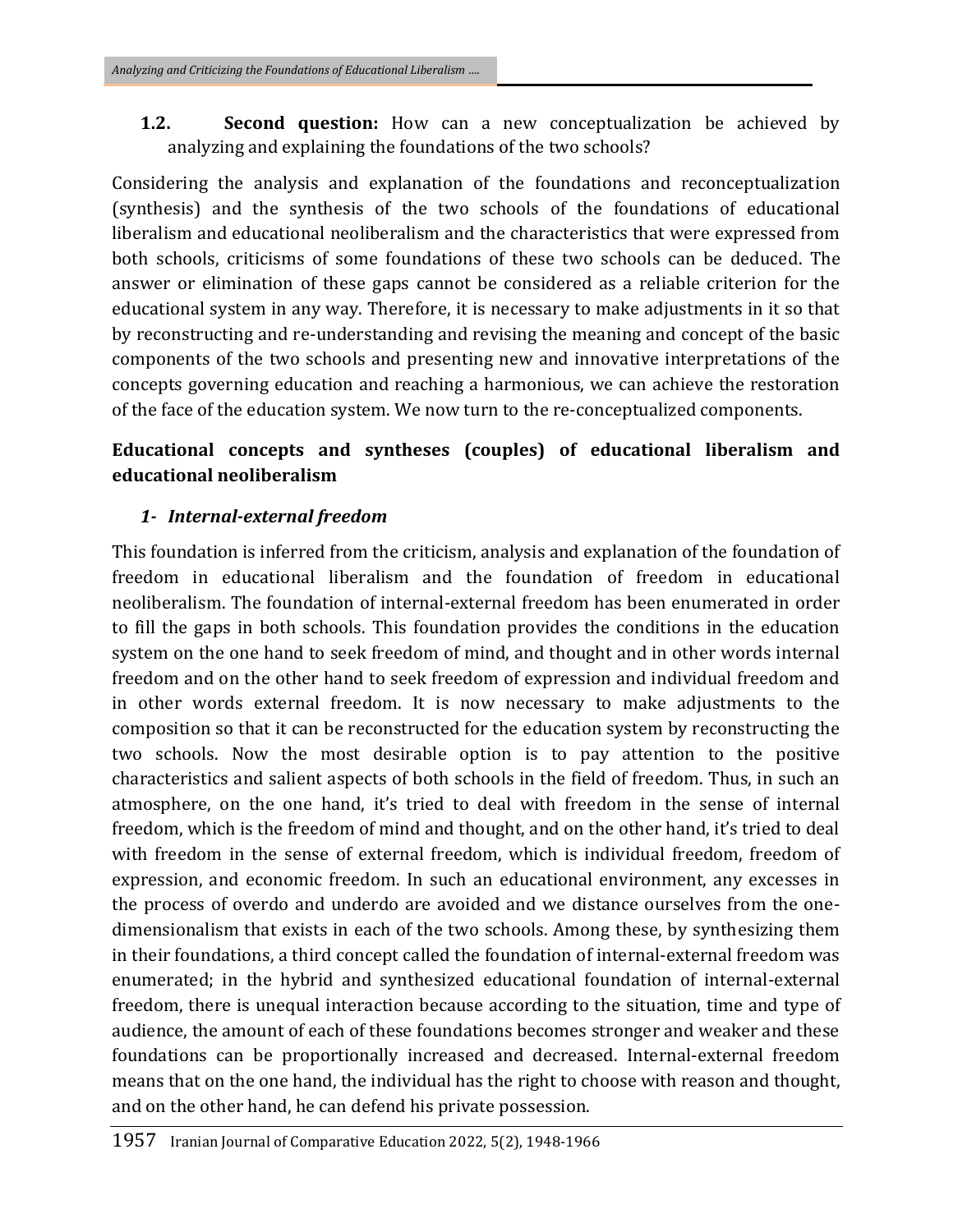#### **2- Human-economic wisdom**

This foundation is inferred from the criticism, analysis and explanation of the microfoundation in educational liberalism and the micro-foundation in educational neoliberalism. This foundation provides the conditions in the education system on the one hand to seek the nurturing of reason, the acquisition of virtues and values and the discovery of truth, and on the other hand to seek economic productivity. In the meantime, by synthesizing and modifying their bases, the foundation of human-economic wisdom was calculated; such a person, on the one hand, is able to make the right and rational decisions and, on the other hand, is able to earn a living. Such a person can use his scientific teachings with wisdom and intelligence in order to earn a living.

### **3- Excellence-welfare happiness**

This foundation is inferred from the criticism, analysis and explanation of the foundation of happiness in educational liberalism and the foundation of happiness in educational neoliberalism. Happiness from the point of view of educational liberalism means understanding and comprehending facts; In other words, one is a happy human being who can achieve self-fulfillment, self-nurturing and human perfection (Batista,2014), but according to educational neoliberalism, happiness means paying attention to the appearances of material things and pleasures (Budaryar,1389:58). Among these, by synthesizing and adjusting their foundations, a third concept called excellence-welfare happiness is counted. Excellence-welfare happiness means a person who on the one hand seeks to understand and teach the truth and on the other hand a person who has material well-being.

### **4- Theoretical-practical knowledge**

This foundation is inferred from the criticism, analysis and explanation of the foundation of knowledge in educational liberalism and the foundation of knowledge in educational neoliberalism (Nussbaum, 1997). In educational liberalism, knowledge is sought for the value in itself. Knowledge should increase the skills of analysis and critical thinking. In educational neoliberalism, knowledge is intended for external purposes such as economic profitability. Theoretical-practical knowledge means that we can have a synthesis so that one can have both theoretical and practical knowledge, that is, a human being who on the one hand seeks the value of knowledge in itself, enlightenment and transcendence of the mind and the search for truth. On the other hand, he is a person who seeks to turn science into wealth and increase production, efficiency and economic productivity.

#### **5- Educational-professional knowledge**

This foundation has been inferred from the critique, analysis and explanation of the foundation of education as a general matter in educational liberalism and the foundation of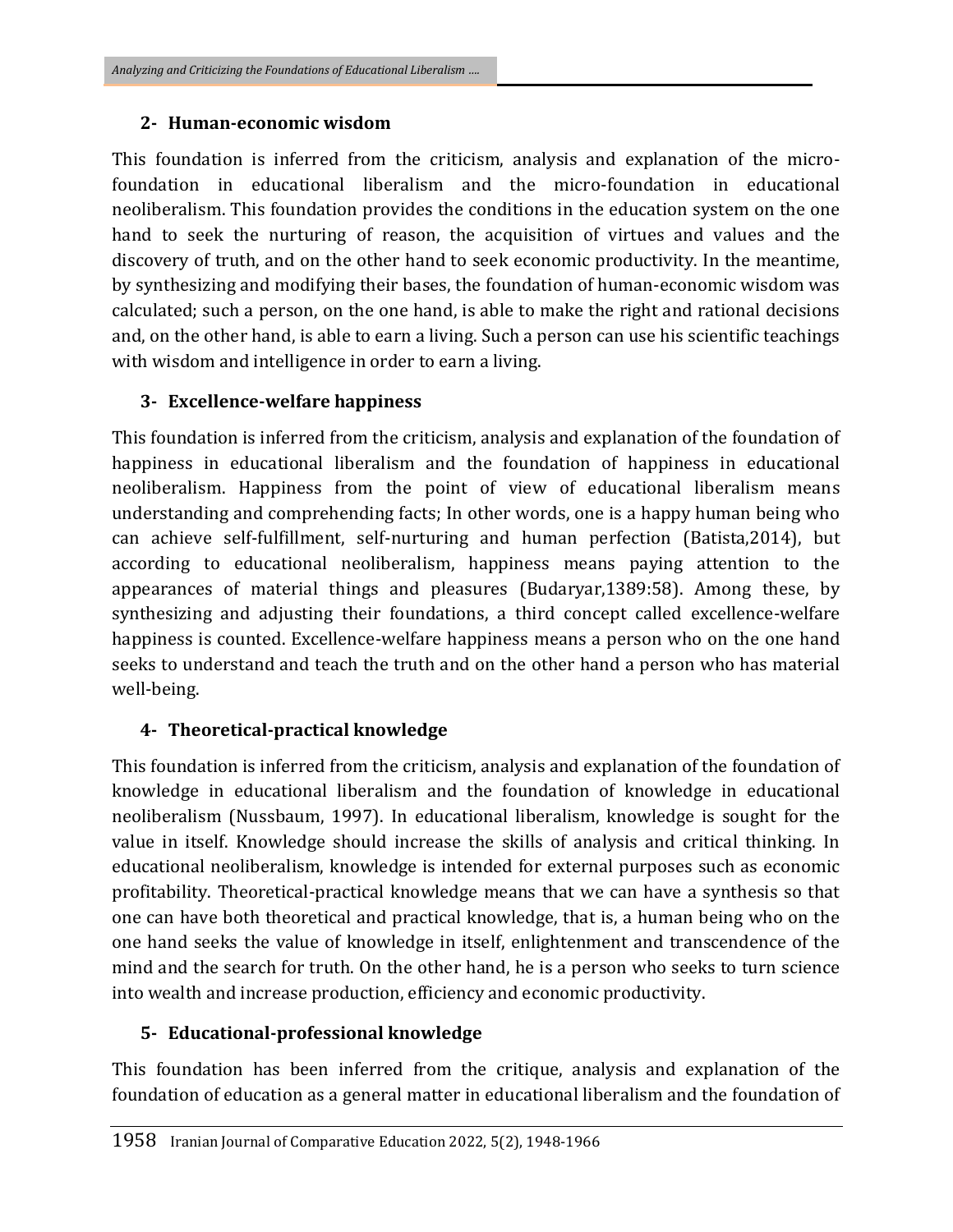education as a specialty in educational neoliberalism. This foundation provides the conditions in the education system on the one hand to seek the development of the mind, personality, thinking and existence of students and on the other hand to seek professionalism and vocational training (Doherty, 2007). Advocates of educational neoliberalism argue that education should be pursued as a specialty and that the output of the education system should be specialized persons. Among these, by synthesizing and adjusting their foundations, a third concept called educational-professional knowledge is counted; This synthesis means that the individual is nurtured by learning practical training and practical abilities along with learning the appropriate educational content in a participatory and non-competitive educational environment in a way that, on the one hand, can grow with superior moral virtues and values in educational space and on the other hand, can be empowered with practical training suitable for creating his future job and profession.

### **6- Valuable-living education**

This foundation is inferred from the criticism, analysis and explanation of the foundation of education as a valuable thing in itself in educational liberalism and the foundation of education to meet the needs of life in educational neoliberalism. In educational liberalism, knowledge has a special value. In educational neoliberalism, the purpose of education is to meet the needs of life. In the meantime, by synthesizing and modifying their foundations, a third concept called the foundation of valuable-living education was included; valuableliving education means that we can have a synthesis so that one can seek knowledge, virtue of knowledge and intrinsic values on the one hand and meet the needs of his life and livelihood on the other hand.

### **7- Transcendent-livelihood education**

This foundation is inferred from the criticism, analysis and explanation of the foundation of education for the nurturing of the transcendent man in educational liberalism and the foundation of education for the nurturing of the entrepreneurial man in educational neoliberalism. In educational liberalism, education is a process that has no purpose beyond itself and an educated person is the ideal of education. Educational neoliberalism believes in nurturing entrepreneurial human being (Nami, 2005:65). In order to nurture an entrepreneurial generation, one should think of ways to increase the skills of individuals in the process of education (Lapavitsas, 2005).Among these, by synthesizing and adjusting their foundations, a third concept called transcendent-livelihood education is counted; That is, a person who, on the one hand, seeks to nurture humanity, perfectionism and the acquisition of moral virtues, and on the other hand, seeks skills, internships and professional education. Such a person, on the one hand, has dignity, and has a high human identity, and superior moral virtues and values, and on the other hand, with a special skill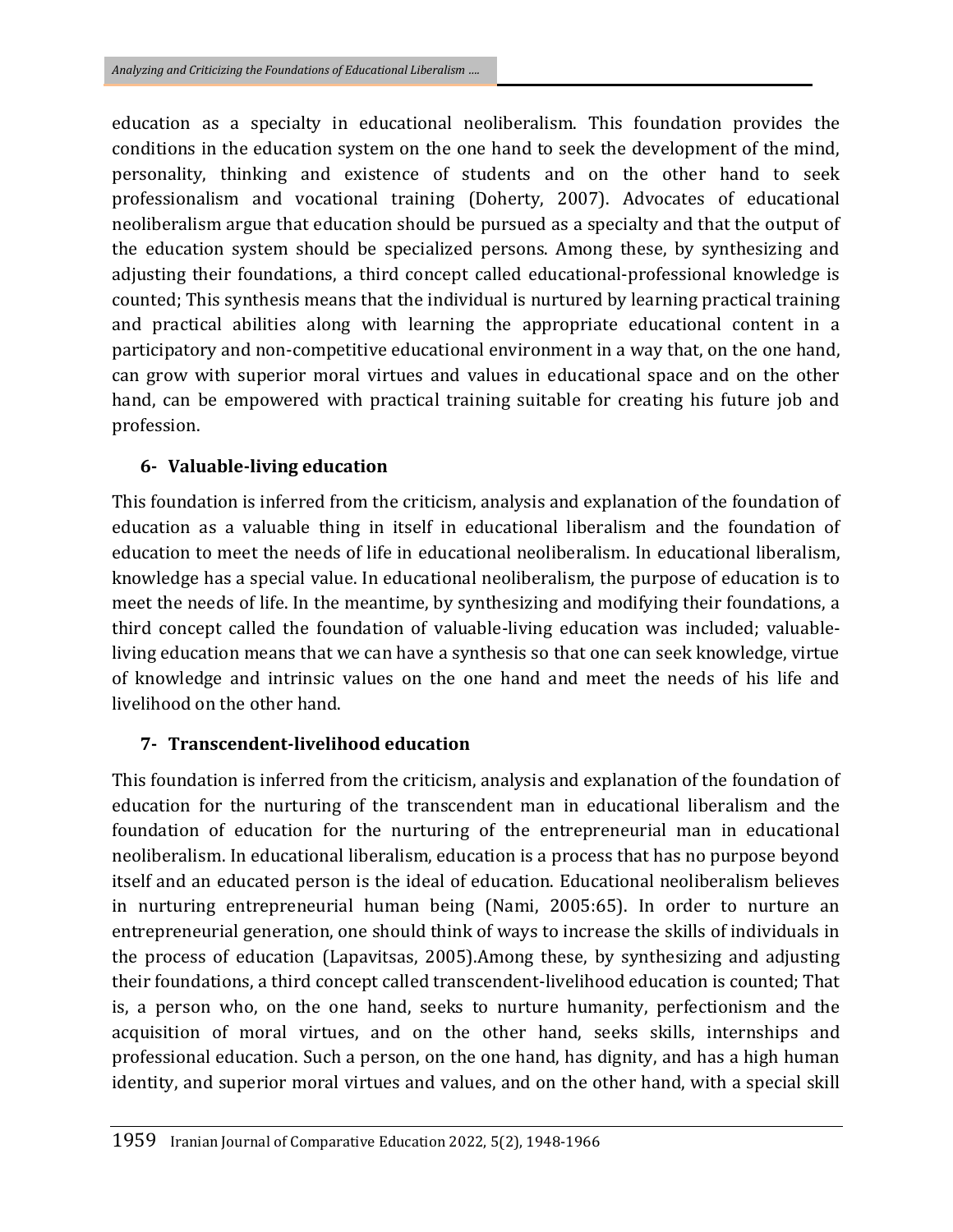and profession, he is a person who is responsible for all activities in his field of work in a desirable and worthy way.

#### **8- Public-superior education**

This foundation has been deduced from the criticism, analysis and explanation of the foundation of education for all in educational liberalism and the foundation of education as a private matter in educational neoliberalism. Plato considers education for all members of society and considers it the right of individuals (Naghibzade, 1995:42). Educational neoliberalism is the belief that privatization can be done to increase the quality and productivity of the educational system (Pring, 1987). Among these, by synthesizing and adjusting their foundations, a third concept called public-superior education is counted; That is, one can have both public education and superior education; Therefore, in such an atmosphere, on the one hand, human beings are faced with valuable matters and gain general and basic insights and knowledge, and on the other hand, human beings are confronted with purposeful and quality education, where the effort ultimately leads to choice of the right job is in the future. The important point is that re-conceptualizations can be considered hierarchically and this uneven interaction can be arranged like Maslow's pyramid. In other words, our reconceptualization is presented in the form of this pyramidal shape; Based on Maslow's view that human needs were hierarchical and pyramidal, we have also considered the re-conceptualized foundations as pyramids. In this figure, the foundations of educational neoliberalism are at the base of the pyramid (low-level needs) and the foundations of educational liberalism (high-level needs) are at the top of the pyramid. These foundations of reconceptualization can be unequal, meaning that man can, even without fully satisfying his foundational needs, turn to transcendent needs and seek to reach a higher level of self-existence, and vice versa. In other words, man can simply satisfy his low-level needs without paying attention to the transcendent needs of his own existence.

### **4. Conclusion**

Neoliberalism as one of the contemporary ideologies has had a great impact on the education system, so that this impact is one of the challenges of advancing educational systems of the countries of the world and especially the education system of Iran; This ideology seeks to commercialize education and the value of 20,000 students and has introduced fundamental challenges in our model of moral-Islamic education; Therefore, our education is also influenced by this space, and consequently has a neoliberal color and smell. Therefore, to get out of the problems caused by the negative consequences of neoliberalism in the field of education and adjustment, we turned to the school of educational liberalism, but as stated, this school also has negative consequences in the education system. Thus, as can be seen, educational liberalism and neoliberalism, each with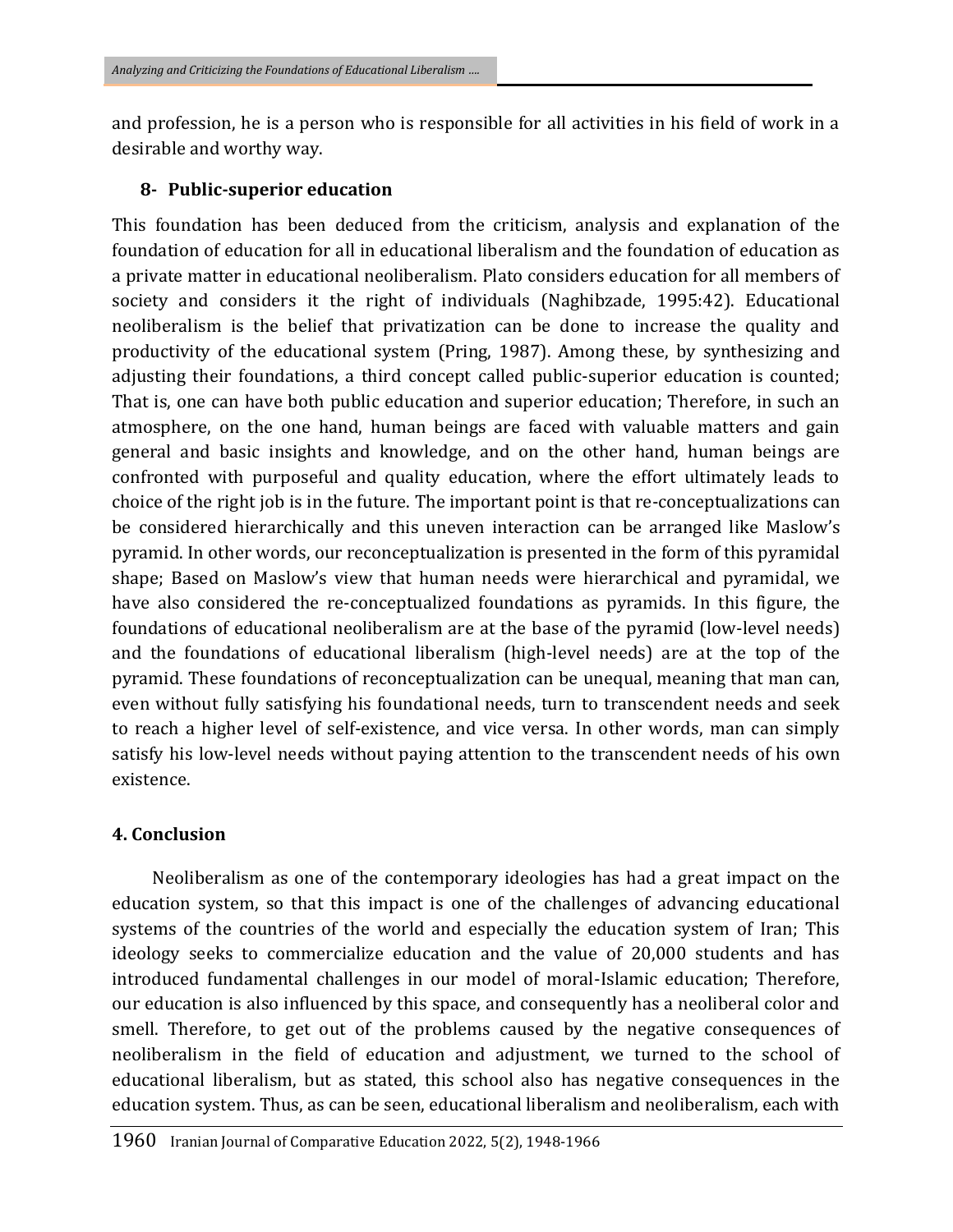their weaknesses and challenges, cannot be considered as a desirable system for education alone; Therefore, we should turn to the third option called reconceptualization and by using comparative analysis and criticism of two approaches and presenting reconceptualization, provide a situation to a new plan, based on the strengths of both schools, an approach to get out of the current issues and problems of our country's education system so that on the one hand the study of knowledge and thinking and learning becomes a lifelong occupation and on the other hand innovation and entrepreneurship in science and knowledge can be revived. The most desirable option is to re-conceptualize the foundational components of educational liberalism and educational neoliberalism, including the foundations of education and its characteristics. In other words, according to the analysis and explanation of the foundations and reconceptualization of the two schools, conditions were provided to achieve a consistent synthesis in education. Therefore, addressing this issue is one of the necessities of education in our country. In our country, few studies have been conducted on the criticism of educational neoliberalism by Bagheri (2015), Zibakalam, Mohammadi & Mirza Mohammadi (2017), and on the criticism of educational liberalism by Mirza Mohammadi & Zibakalam (2017). Our higher education system is a neoliberal space and there are manifestations of neoliberal concepts in them, but the present study, following the criticism of two schools, has presented the components of reconceptualization. As noted, neoliberalism has created destructive policies in education that seek to provide education with critical thinking and to promote neoliberal business values.

In the neoliberal environment, the quality of education decreases due to economic considerations, and the path to profitability shifts the goal of science to economic gain, and truth-seeking and scholarly research fade away. When everything is measured by profitability in education, there is no room for humanitarian ethics, and science that claims to serve human well-being becomes a weapon in the hands of capitalists to promote a culture of neoliberalism. It is important to note that in order to meet the great challenge that neoliberalism has created in our education system, we can take advantage of the approach that results from this research, which is the option of reconceptualization or the synthesized foundation. In accordance with the foundation of reconceptualization, one must face superior cultural and civic legacy and great works; From this perspective, we have a rich and superior history of cultural heritage, art, culture and high Iranian-Islamic civilization, and outstanding works and literature, and on the other hand, in the education system, we must meet the needs of students and the outcome of the education system should be the training of skilled, professional and entrepreneurial people who can use their knowledge in order to increase profitability, production and economic productivity without having a purely commodity and material view of science and knowledge. It should be noted that this synthesized foundation does not belong to the school of educational liberalism nor to the school of educational neoliberalism; rather, it is our own localized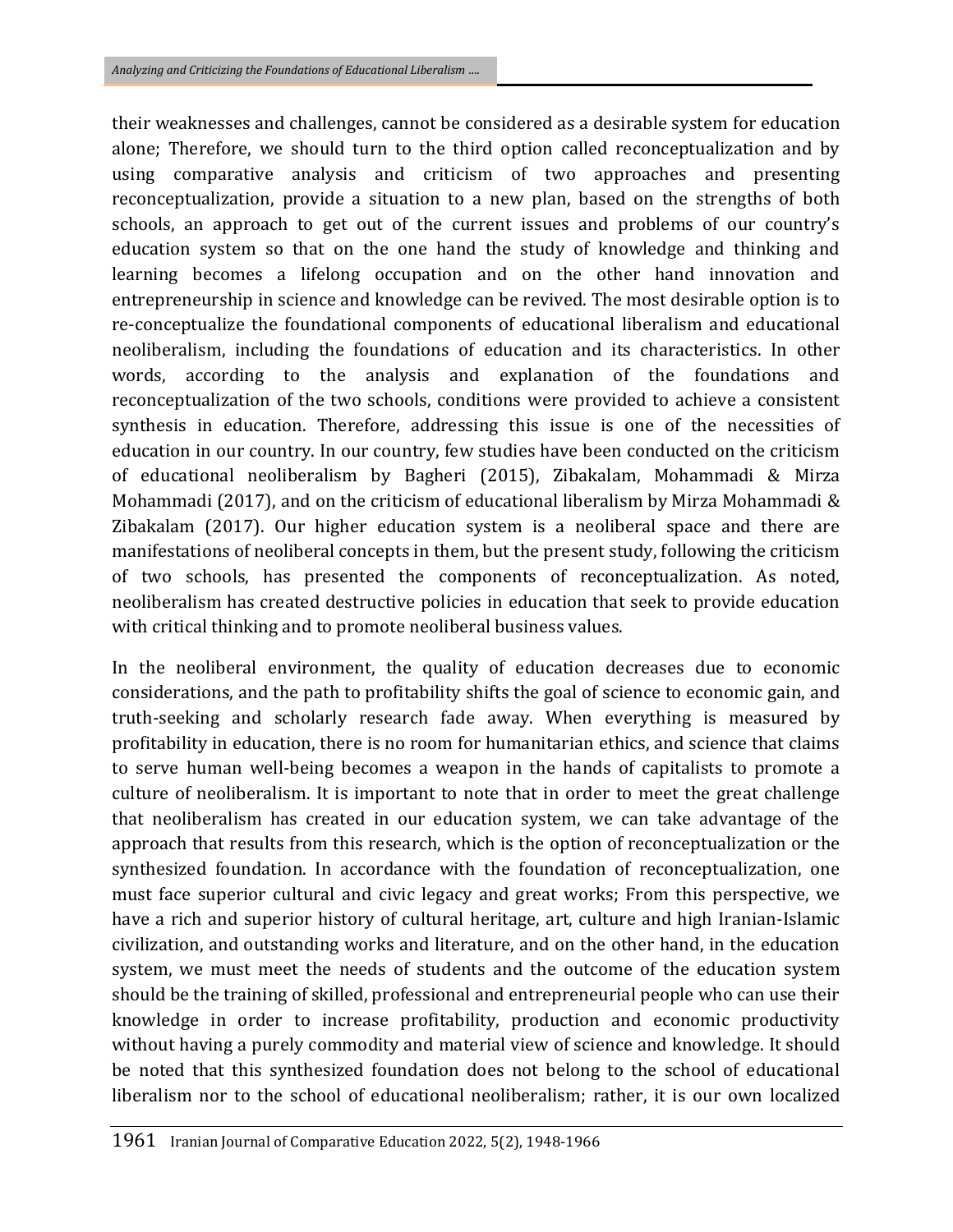educational foundation that is based on the strengths of the two philosophical-educational approaches without having the negative points of these two approaches. Therefore, considering these issues, addressing this issue is one of the necessities of education in our country. In other words, since man is a combination of material and spiritual needs, therefore, through education, both the living needs and the transcendent needs of man must be considered. Philosophers of education in Iran should be sensitive to this issue given the emergence of neoliberalism in the country and warn policymakers to use the positive achievements of educational liberalism and on the other hand beware of the negative effects of educational neoliberalism on the education system in Iran.

#### **References**

- Bagheri, K. (2012). Reflections on the relationship between market culture and the university. *Journal of Educational Sciences*, Shahid Chamran University of Ahvaz, 19-2 (2), 7-22, (in Persian)
- Bagheri, K. Sajjadieh, N. & Tavassoli, T. (2010). *Approaches and research methods in the philosophy of education*, Tehran: Research Institute for Cultural and Social Studies, (in Persian)
- Zibakalam, F. & Mohammadi, H. (2017). *From educational school of liberalism to neoliberalism: A critical look*. Tehran: University of Tehran, Publishing Institute, (in Persian)
- Alikhah, F. (2007). Political consequences of Consumerism, *Journal of Cultural Research*, 1(1): 231- 256, (in Persian)
- Mohammadi, H. & Zibakalam, F. (2019). Neoliberalism and the rise of "accountability" in the university: Reflections on the University as a quasi-market entity, *Culture Strategy*, 47(98), 127-149, (in Persian)
- Marjani, B. (2005), A Study of Labor and Training Theories with Emphasis on Epistemological Foundations and Its Impact on Vocational Education, *Daneshvar Scientific-Research Bimonthly*, Shahed University of Tehran, 12( 15) 78-97, (in Persian)
- Mirza Mohammadi, M. H., Zibakalam, F. & Sohbatloo, A. (2012). *Theory of Freedom and liberal Education*, Tehran: Shahed University Press, (in Persian)
- Apple, M. (2004). Creating Difference: Neo-Liberalism, Neo-Conservatism and the Policies of Educational Reform, *Educational Policy*, 18(1), 4- 12
- Association of American Colleges and Universities (2020). *What liberal education looks like; What It Is, Who It's for; where it happens*. Washington, DC,
- Brown, B. (2011). The March of Market in M. Molesworth: R.Scullion & E.Nixon (Eds). *The Marketization of higher education and the student as consumer*, New York: Routledge Taylor and Francis Group.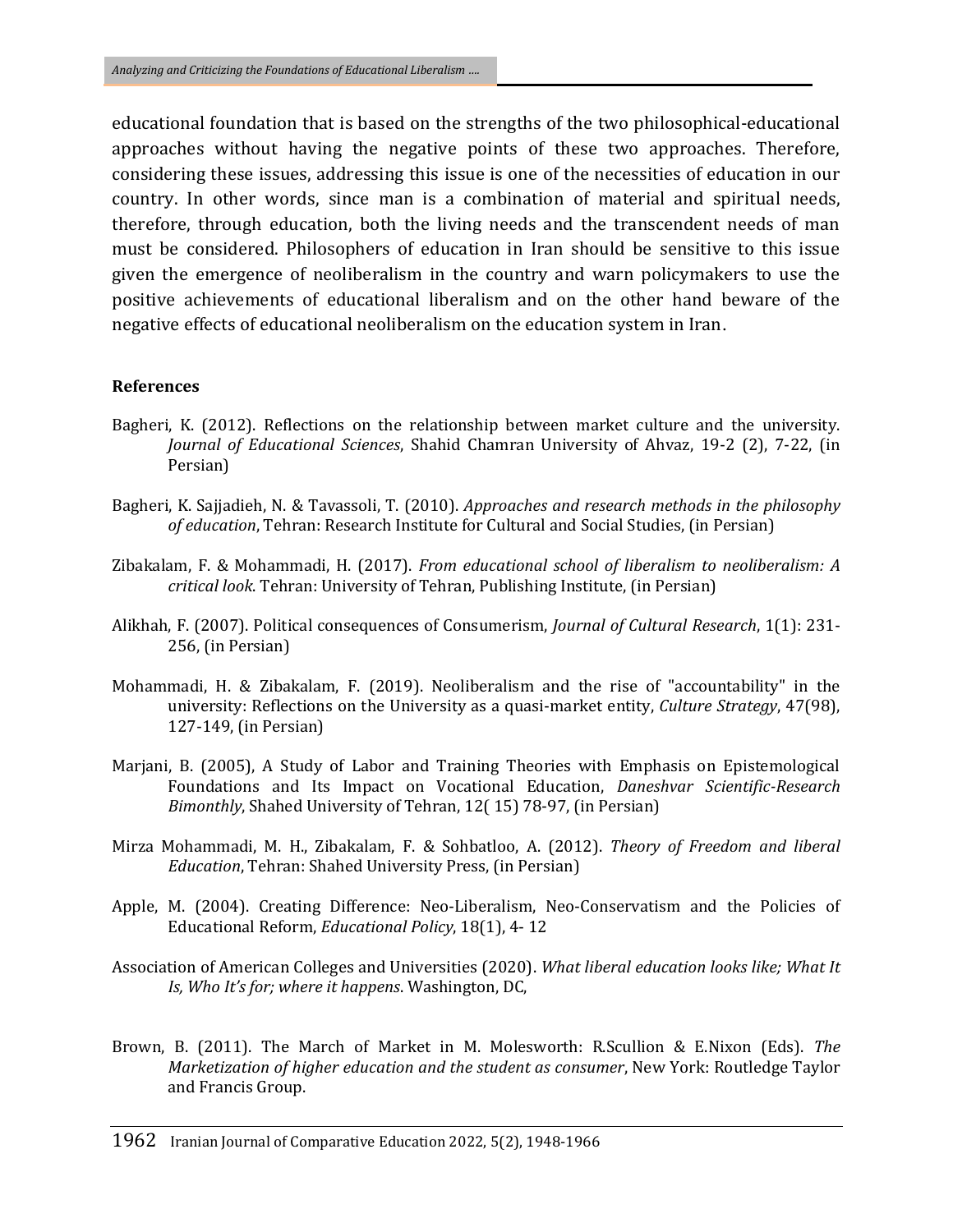Brown, W. (2015). *Undoing the Demos: Neoliberalism's Stealth Revolution*. New York: Zone Books,

- Brown, W. (2018*). Neoliberalism's Frankenstein: Authoritarian Freedom in Twenty-First Century "Democracies"*, University of California, Berkeley
- Cutt, J. & Murry, V. (2002). *Accountability and effectiveness evaluation in non-profit organization*, Taylor, Francis Group
- Davies, B. & Bansel, P. (2007). Neoliberalism and education", *International Journal of Qualitative Studies in Education*, 20(3), 225-247
- Deckard, S. (2019). *World Literature, Neoliberalism, and the Culture of Discontent*, University College Dublin, Palgrave Macmillan
- De Lissovoy, N. (2015). Ideology of Educational Accountability. In: *Education and Emancipation in the Neoliberal Era*. Palgrave Macmillan, New York. Available at: [https://doi.org/10.1057/9781137375315\\_3.](https://doi.org/10.1057/9781137375315_3)
- Ehrlich, T. & Fu, E. (2015). Who needs a liberal education? *Forbes*, May 18, available at: https://www.forbes.com/sites/ehrlichfu/2015/05/18/who-needs-a-liberal-education/
- Fong, B. (2004). Looking Forward: Liberal Education in the 21st Century, *Liberal Education*, Association of American Colleges and Universities, 90 (1): 8–13
- Freeland, R. M. (2009). Liberal Education and Effective Practice: The Necessary Revolution in Undergraduate Education, *Liberal Education: Association of American Colleges and Universities*, 1: 6–13
- Friedman, M. (2002). *An Interview with Milton Friedman on Education, National Center for the study of Privatization in Education*, Teachers College, Columbia University
- Gertz, G. & Kharas, H. (2019). Beyond neoliberalism insights from emerging markets, *Brookings*, May 1, available at: https://www.brookings.edu/multi-chapter-report/beyondneoliberalism-insights-from-emerging-markets/
- Giroux, H. & Giroux, S. (2006). Challenging Neoliberalism's New World Order: The Promise of Critical Pedagogy, *Cultural Studies*, 6(21), 21-32.
- Giroux, H. (2000). *Impure act: The practical politics of culture*, New York: Routledge
- Giroux, H. (2008). Beyond the Biopolitics of Disposability: Rethinking Neoliberalism in the New Gilded Age, *Social Identities*, 14(5), 587 -620
- Goodwin, N. & Nelson, J. A. & Ackerman, F. & Weisskopf, T. (2008). *Consumption and the Consumer Society*, Tufts University
- Halstead, M. & Monico.J, (1996). *Liberal values and liberal education*, London, Flamer Press
- Hart-Landsberg, M. (2006). *Neoliberalism: Myths and Reality*. Monthly Review Press: an Independent Socialist Magazine, New York.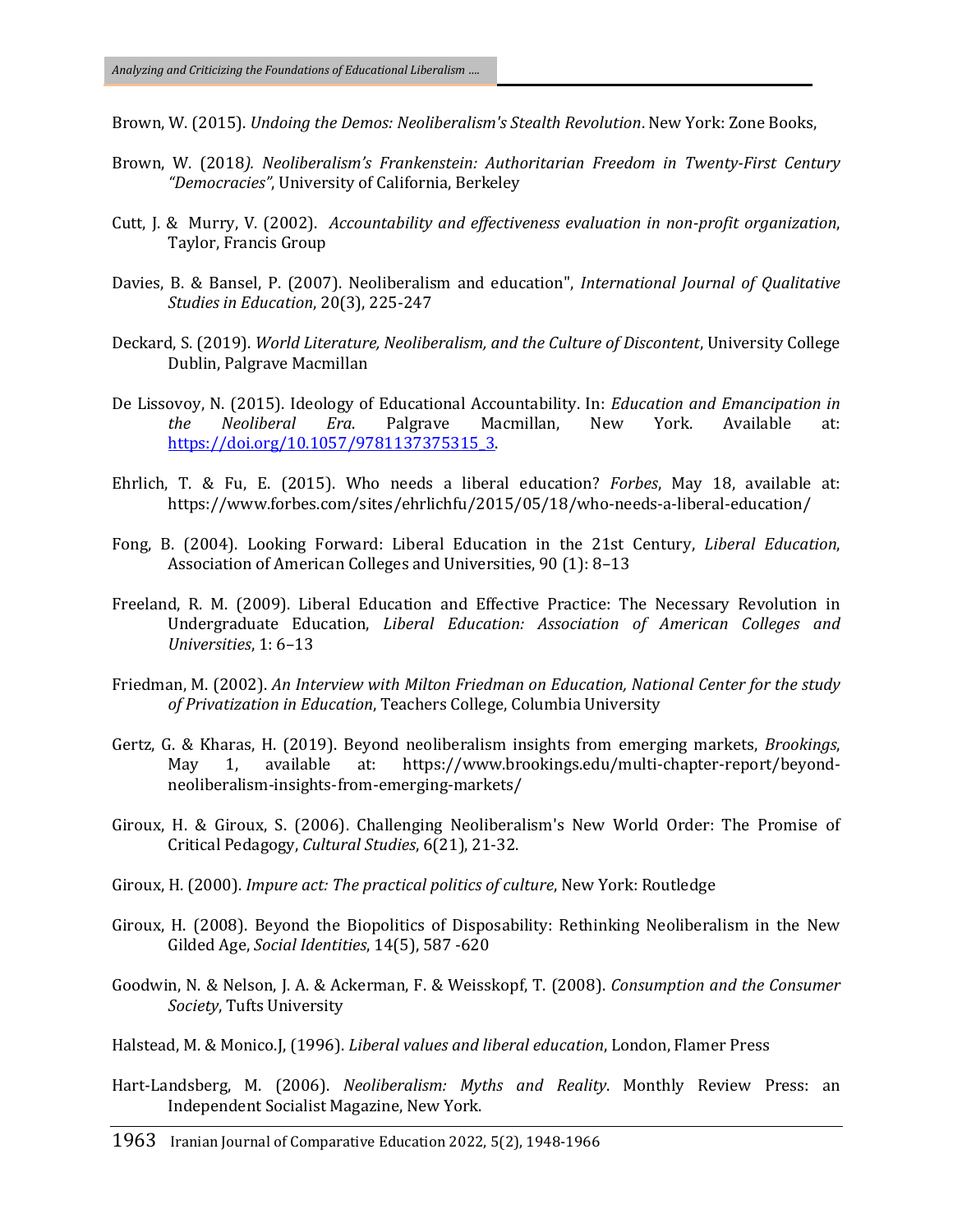- Hirst, P.H, (1974). Philosophy and curriculum planning in R.Speters (ed), *Knowledge and curriculum*, London, Routledge & Kegan paul
- Jaschik, S. (2004). *How to talk about liberal education (if you must),* The Boston Globe
- Lapavitsas, C. (2005). Mainstream Economics in the Neoliberal era, In: Saad-Filho, A. & Johnston, D. (Eds), *Neoliberalism: A critical Reader*, London: Pluto Press
- Leep, C. (2011). *Liberal education & effective practice*. Clark University, Worcester,
- Lewis, H. R. (2007). *Excellence without a soul: Does liberal education have a future*? New York: Public Affairs
- Matsuyama, K. (2000). *Rise of Mass Consumption Societies*. Department of Economics, Northwestren University
- Meilaender, G. (2014). Who needs a liberal education?" *New Atlantis*, 41, 101-108.
- Mirowski, P. (2013). *Never let a serious crisis go to waste: How neoliberalism survived the financial meltdown*, Verso Books
- Mirzamohammadi, M. H. & Mohammadi, H. (2017). Neoliberalism and Higher Education in Iran: A Critical Perspective, *Problem of Education in 21th Century,* 75 (5): 467–482.
- Mohammadi, H. & Mirzamohammadi, M. H. (2020) New Public Management (NPM) in the Iranian higher education; a moral analysis, *Ethics and Education*, 15:1, 113-133, DOI: 10.1080/17449642.2019.1700453
- Mulcahy, D. G. (2008). *Newman's Theory of a Liberal Education: A Reassessment and its Implications*. School of Education & Professional Studies, Barnard Hall, Central Connecticut State University
- Munene, I. (2008). Privatizing the public: marketization as a strategy in public university transformation, *Research in Post-Compulsory Education*, 13(1), 1-17
- Nash, K. (2019). The cultural politics of human rights and neoliberalism, Symposium on Economic Rights Theory and Policy Implications, Journal of Human Rights, 18( 5), 490-505..
- Nathanaili, V. (2015). Liberal Education as a Key for World Citizenship", Athens: ATINER'S *Conference Paper,* Series, No: EDU2015-1515.
- Nussbaum, M.C. (2009). Education for Profit, Education for Freedom, Liberal *Education*, Association of American Colleges & Universities, 95 (3): 6–13
- Olssen, M. & Peters, M. (2005) "Neoliberalism, higher education and the knowledge economy: from the free market to knowledge capitalism", *Journal of Education Policy*, 20(3), 313-345.
- Parker, L. (2017). Creating a Crisis: Selling Neoliberal Policy through the Rebranding of Education, *Canadian Journal of Educational Administration and Policy*, 183, 44-60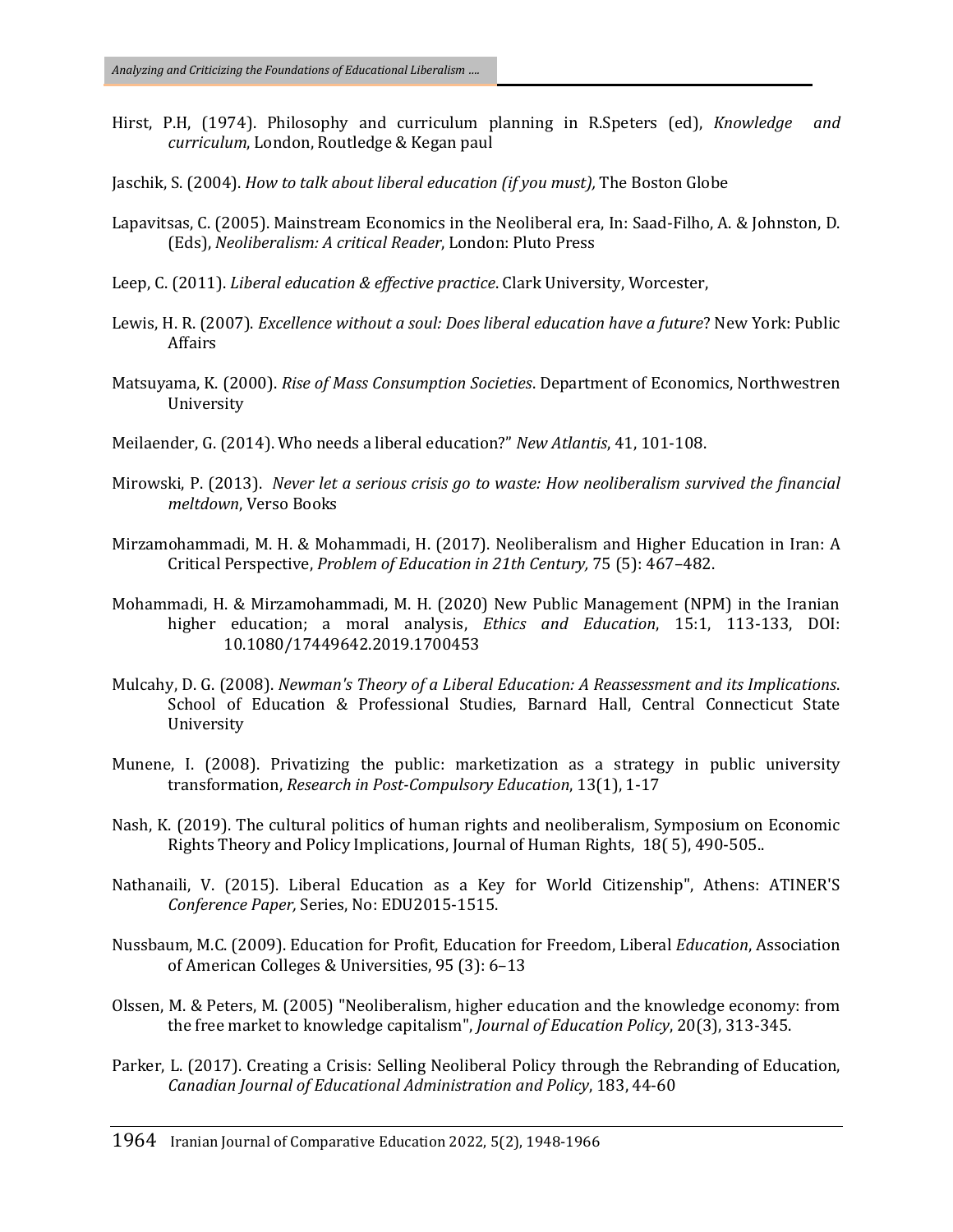Pring, R. (1987). Privatization in education. *Journal of Education Policy*, 2(4), 289-299.

- Robertson, D. (2000). Students as Consumers: The Individualisation of competitive advantage, in: P. Scott (Ed). *Higher education Re-formed*. London: Falmer Press
- Rowe, S. C. (2017) Liberal Education: Cornerstone of Democracy. *American Journal of Economics and Sociology*, 76(3), 579-617.
- Rowlands, J. & Rawolle, S. (2013) Neoliberalism is not a theory of everything: a Bourdieuian analysis of illusion in educational research, *Critical studies in Education*, 54 (3): 260-272.
- Saad-Filho, A. & Johnston, D. (2005). Introduction. In: Saad-Filho, A. & Johnston, D. (Eds) *Neoliberalism: A Critical Reader*. London: Pluto Press.
- Sandlin, J. & McLaren, P. (2010); "Introduction: Exploring Consumption's Pedagogy and Envisioning a Critical Pedagogy of Consumption—Living and Learning in the Shadow of the Shopocalypse", in: Sandlin, J. & McLaren, P. (Eds.), *Critical Pedagogy of Consumption*, London and New York: Routledge Taylor and Francis Group.
- Saunders, D. (2007) The Impact of Neoliberalism on College Students. *Journal of College and Character*, 8(5), DOI: [10.2202/1940-1639.1620](https://doi.org/10.2202/1940-1639.1620)
- Schneider, C.G. (2004). *Practicing Liberal Education*. Association of American colleges and universities, Annual Meeting, available at: https://files.eric.ed.gov/fulltext/EJ682571.pdf
- Shoenberg, R. (2009). "How Not to Defend Liberal Arts Colleges". *Liberal Education*, 95 (1): 56–59
- Shore, C. & S. Wright. (2000). "Coercive Accountability": The Rise of Audit Culture in higher education in Marilyn Strathern (ed.) *Audit Cultures: Anthropological Studies in Accountability, Ethics and the Academy*, London: Routledge
- Sorensen, P.K. (2013). *The Meaning of Consumption*. Department of Media, Cognition and communication
- Sorgner, S.L. (2004). *Two Concepts of "Liberal education"*. Friedrich Schiller University, Florianopolis, 3(2), 107-119.
- Stolzenberg, N. (1993). 'He Drew a Circle That Shut Me Out: Assimilation, Indoctrination, and the Paradox of Liberal Education,' *Harvard Law Review*, 106: 581–667.
- Torres, C.A. (2013); "Neoliberalism as a new historical bloc: a Gramscian analysis of Neoliberalism's common sense in education", *International Studies in Sociology of Education*, 23(2): 80-106.
- Turner, R. (2008). *Neoliberal Ideology; History, concept and Policies*, Edinburgh University Press.
- Venugopal, R. (2015) ' Neoliberalism as Concept', *Economy and Society*. 44(2): 165– 87.
- Warde, A. (2015). The Sociology of Consumption: Its Recent Development. *Annual Review of Sociology,* 41, 117-134
- Whyte, J. (2019). *The morals of the market: Human rights and the rise of neoliberalism*. Verso Books